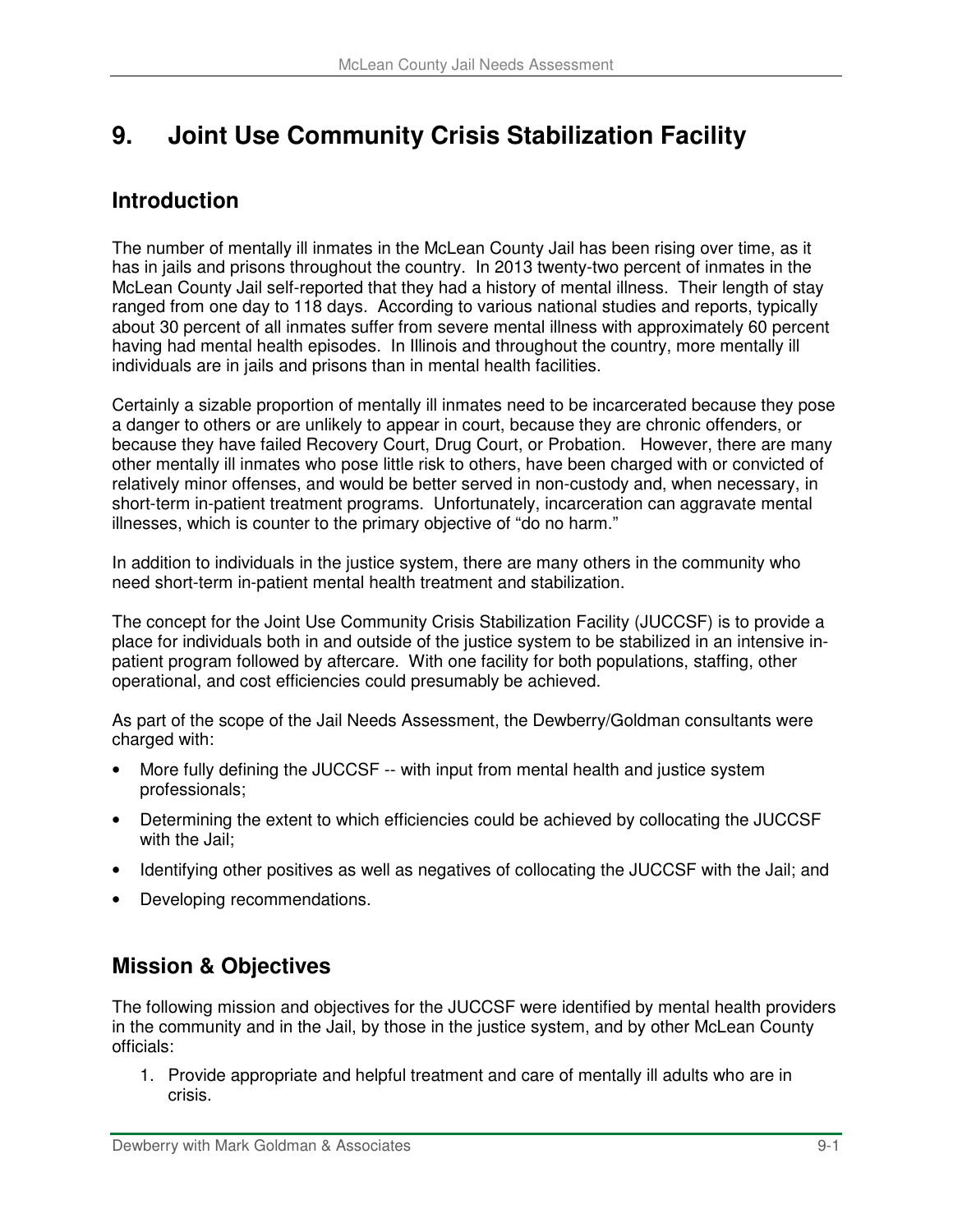- 2. Help reduce the use of the Emergency Room, Hospitals, and the Jail by mentally ill people who are in crisis and who have not been charged with or convicted of committing a serious offense.
- 3. Provide a more appropriate option than incarceration for those who commit "Nuisance Offenses."
- 4. Stabilize mentally ill people.
- 5. Keep people from "falling through the cracks."
- 6. Help increase the likelihood of post-placement coping through treatment and through discharge planning and assistance with community-based resources.
- 7. Provide a single point of entry and access to the Stabilization Facility through selfadmissions, by families, and through the justice system.
- 8. Serve both females and males.
- 9. Be sustainable through funding from the State, from Medicaid, from McLean County, and from other sources.

#### **Operational & Architectural Program for the Joint Use Community Crisis Stabilization Facility**

Purpose. This Operational and Architectural Program was developed to help McLean County evaluate the pros and cons of collocating the JUCCSF with the Jail by identifying facility-related requirements and then testing them. This Program for the JUCCSF is based on needs expressed by Chestnut administrators and staff who in the fall of 2014 were renovating an existing building on the Chestnut campus to accommodate a similar mission for a similar population.

| Primary<br>Activities /<br>Functions: | Patients/Clients                                                 | Staff                                                                                        |  |
|---------------------------------------|------------------------------------------------------------------|----------------------------------------------------------------------------------------------|--|
|                                       | 1. Being Evaluated, Interviewed, &<br>Admitted                   | 1. Evaluating & Processing Incoming<br><b>Patients</b>                                       |  |
|                                       | 2. Participating in Treatment/<br><b>Rehabilitative Programs</b> | 2. Developing & Implementing<br>Individualized Treatment Plans including                     |  |
|                                       | 3. Participating in Peer-based                                   | Aftercare                                                                                    |  |
|                                       | programs                                                         | 3. Providing Mental Health Services &<br>Treatment4. Observing & Managing<br><b>Patients</b> |  |
|                                       | 4. Receiving Counseling                                          |                                                                                              |  |
|                                       | 5. Becoming Sober                                                | 5. Planning & Organizing Activities                                                          |  |
|                                       | 6. Learning Life Skills including                                |                                                                                              |  |
|                                       | Planning & Preparing Meals,<br>Housekeeping & Laundry            | 6. Teaching Life Skills including Meal<br>Preparation, Cleaning, Hygiene, and<br>Laundry     |  |
|                                       | 7. Sleeping                                                      |                                                                                              |  |
|                                       |                                                                  | 7. Teaching Coping Skills                                                                    |  |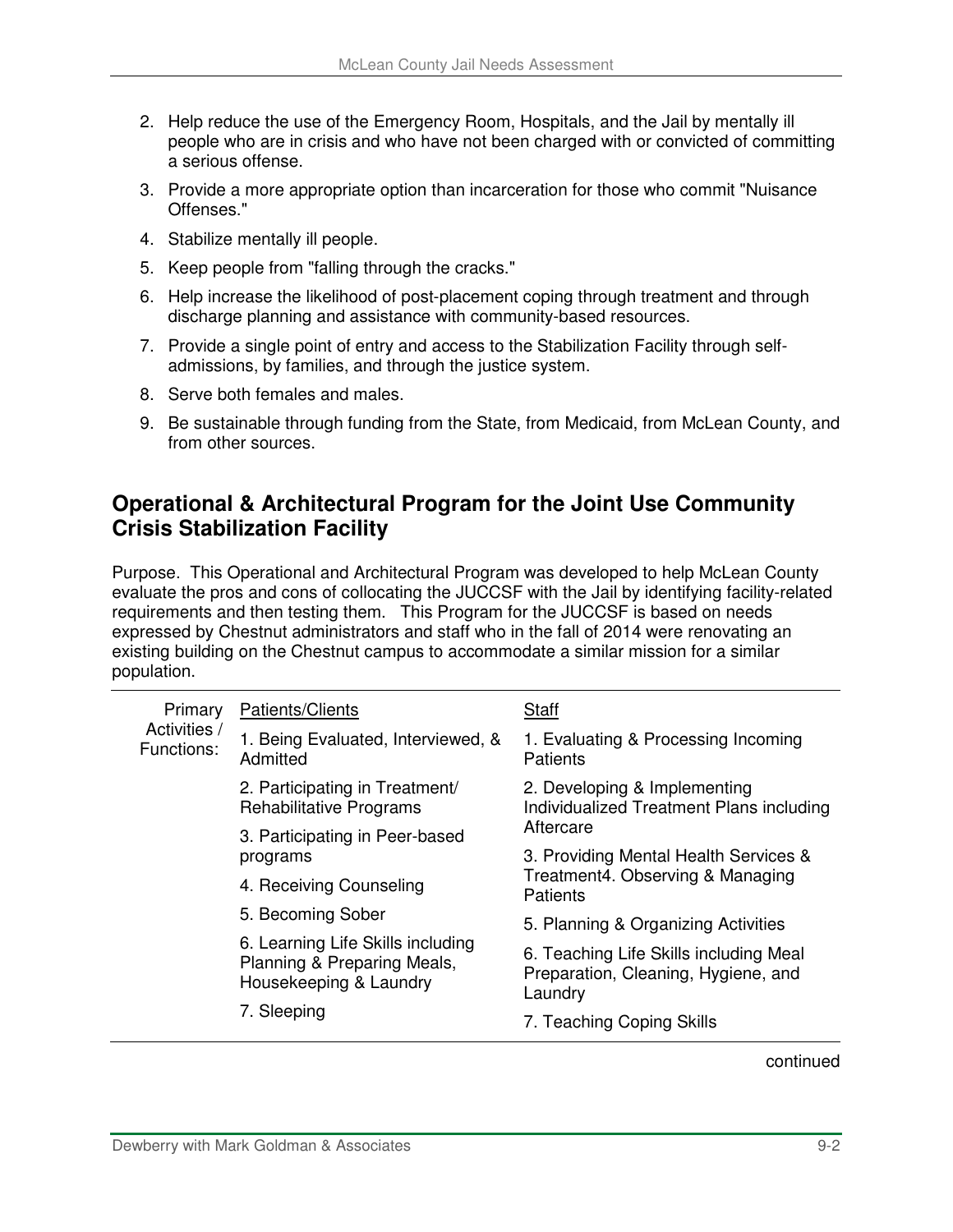| Primary<br>Activities /<br>Functions. | 8. Dining<br>9. Taking care of personal Hygiene                                                                                                                                                                                                                                                                      | 8. Developing & Implementing Aftercare<br>Treatment Plans with Families &<br><b>Community Resources</b> |                    |  |  |
|---------------------------------------|----------------------------------------------------------------------------------------------------------------------------------------------------------------------------------------------------------------------------------------------------------------------------------------------------------------------|---------------------------------------------------------------------------------------------------------|--------------------|--|--|
| continued                             | 10. Exercising                                                                                                                                                                                                                                                                                                       | 9. Keeping Records on each Patient                                                                      |                    |  |  |
|                                       |                                                                                                                                                                                                                                                                                                                      | 10. Helping Patients Resolve Issues 11.<br>Dispersing and monitoring medications                        |                    |  |  |
|                                       |                                                                                                                                                                                                                                                                                                                      | 12. Taking Breaks                                                                                       |                    |  |  |
|                                       |                                                                                                                                                                                                                                                                                                                      | 13. Personal Hygiene                                                                                    |                    |  |  |
| Hours /<br>Days:                      | 24 hours/day, 7 days a week                                                                                                                                                                                                                                                                                          |                                                                                                         |                    |  |  |
| Users:                                | Up to 14 Patients/Clients at a time -- including those who would otherwise<br>have been arrested & incarcerated, or hospitalized; may be in crisis, suicidal,<br>&/or detoxifying; males & females (all adults); with some may be "stepping<br>down" from hospitals or referred instead of or following Jail booking |                                                                                                         |                    |  |  |
| ALOS:                                 | Average length of stay: 14 days                                                                                                                                                                                                                                                                                      |                                                                                                         |                    |  |  |
| Staffing                              | <b>Staff Category</b>                                                                                                                                                                                                                                                                                                | Coverage                                                                                                | Total <sup>*</sup> |  |  |
| Plan:                                 | Manager                                                                                                                                                                                                                                                                                                              | 1 M-F days                                                                                              | 1.0                |  |  |
|                                       | <b>Registered Nurses</b>                                                                                                                                                                                                                                                                                             | 1 during most shifts close to 24/7                                                                      | 5.2                |  |  |
|                                       | <b>Residential Recovery</b><br><b>Specialists</b>                                                                                                                                                                                                                                                                    | 1 on 24/7                                                                                               | 4.8                |  |  |
|                                       | <b>Case Managers</b>                                                                                                                                                                                                                                                                                                 | 1 -2 at a time, close to 24/7                                                                           | 4.2                |  |  |
|                                       | <b>Licensed Practitioner of</b><br>the Healing Arts                                                                                                                                                                                                                                                                  | 1 on day shift 7 days/week                                                                              | 1.4                |  |  |
|                                       | Peer Recovery<br><b>Specialists</b>                                                                                                                                                                                                                                                                                  | 4 hours/day or evening, 5 days/week                                                                     | 0.5                |  |  |
|                                       | Total                                                                                                                                                                                                                                                                                                                | 17.1                                                                                                    |                    |  |  |
|                                       | These staffing numbers include relief factors.                                                                                                                                                                                                                                                                       |                                                                                                         |                    |  |  |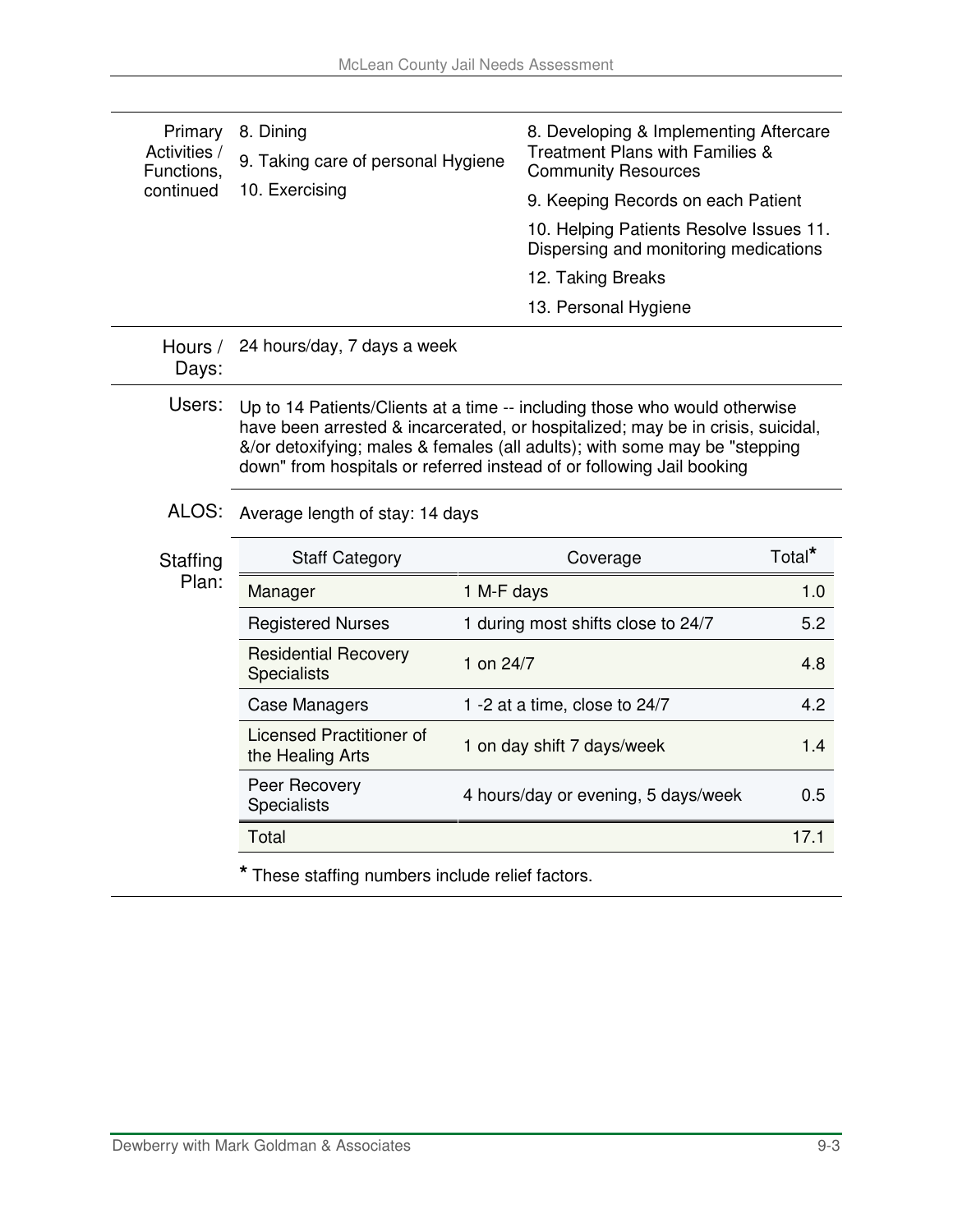# **Architectural Program for the JUCCSF**

| Space                                                                          |  | Quan-<br>tity | Size<br>Each | Size for<br>All | <b>Special Requirements</b>                                                                                                                                                                                                                                                                             |
|--------------------------------------------------------------------------------|--|---------------|--------------|-----------------|---------------------------------------------------------------------------------------------------------------------------------------------------------------------------------------------------------------------------------------------------------------------------------------------------------|
| <b>Entry Weather Vestibule</b><br>$\mathbf{1}$                                 |  |               | 40           | 40              | with camera outside and inside viewable<br>from Staff Station and Intake/Release                                                                                                                                                                                                                        |
| 2 Intake/Release Lobby,<br>Reception, Waiting &<br>Processing Room             |  |               | 160          | 160             | counter, stools, shelving, cabinet,<br>breathalyzer, intercom                                                                                                                                                                                                                                           |
| Medical Examination /<br>3<br>Screening / Interview<br>Room                    |  |               | 90           | 90              | Ifor confidential interviews & for medical<br>exams; off of Intake/Release Lobby and<br>also easily accessible from Living Room;<br>examination table, sink, counter, several<br>lockable cabinets, 2 chairs, intercom, glazing<br>in door with shade                                                   |
| 4 Property Storage Room                                                        |  |               | 60           | 60              | for property that patients cannot have in their<br>rooms; adjacent to Intake/Release; safe,<br>shelving                                                                                                                                                                                                 |
| 5 Living Room                                                                  |  |               | 490          | 490             | adjacent to Intake/Release; sturdy & safe<br>movable tables (but dining elsewhere) &<br>comfortable chairs for 16, no TV, beverage<br>counter with sink; windows with views of<br>nature; serves as corridor too with Patient<br>Rooms, Bathrooms, and Staff Workstations<br>immediately adjacent to it |
| Staff/Nurses Work &<br>6<br><b>Observation Station</b>                         |  |               | 100          |                 | 100 on edge of Living Room, configured to<br>accommodate 1 (usually) or 2 staff internal<br>phones, lockable computer; good sightlines<br>of the Dayroom, entries to all Patient<br>Rooms, the TV room (via glazing), and<br>entries to Restrooms                                                       |
| Single Occupancy<br>$7^{\circ}$<br><b>Patient Rooms</b>                        |  | 12            | 90           | 1,080           | bed (some that enable heads to be<br>elevated), dresser, shelves; desk, desk<br>chair, window with view of nature, intercom                                                                                                                                                                             |
| Single Occupancy<br>8<br><b>Handicapped Accessible</b><br><b>Patient Rooms</b> |  | 2             | 90           |                 | 180 bed (some that enable heads to be<br>elevated), window, dresser, shelves, desk,<br>desk chair, grab bars, window with view of<br>nature, intercom                                                                                                                                                   |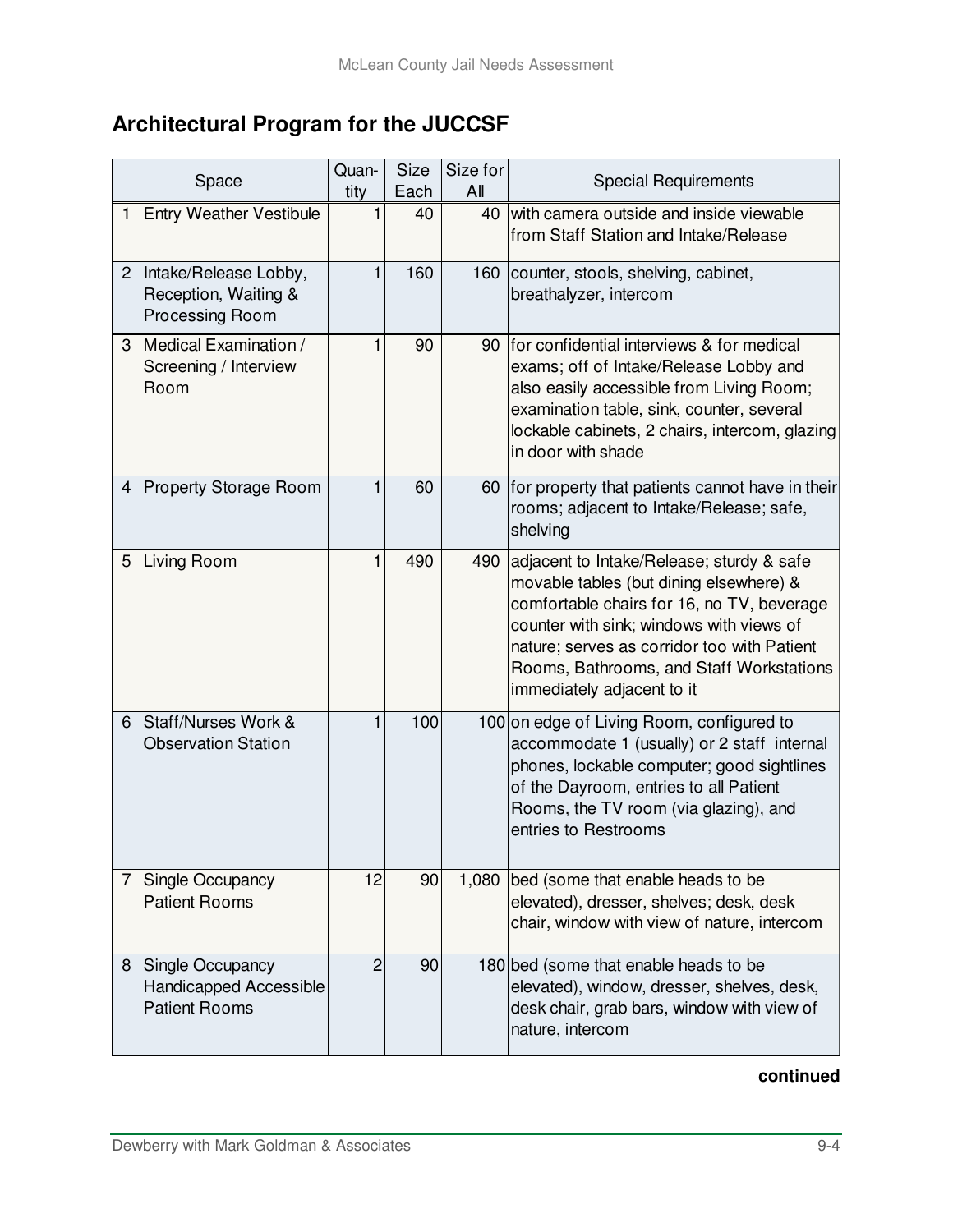| Space                                                  | Quan-<br>tity | <b>Size</b><br>Each | Size for<br>All | <b>Special Requirements</b>                                                                                                                                                                                                                   |
|--------------------------------------------------------|---------------|---------------------|-----------------|-----------------------------------------------------------------------------------------------------------------------------------------------------------------------------------------------------------------------------------------------|
| 9 Patient Bathrooms                                    | 2             | 60                  |                 | 120 single occupancy, not lockable, vitreous<br>china sink, toilet, shower; intercom                                                                                                                                                          |
| 10 Patient Bathroom -<br><b>Handicapped Accessible</b> | 1             | 80                  |                 | 80 single occupancy, not lockable, vitreous<br>china sink, toilet, shower; intercom; grab<br>bars; no threshold at entry to Bathroom or<br>shower                                                                                             |
| 11 Group Room (for<br>Programs)                        | 1             | 300                 |                 | 300 movable chairs for 14 patients and 2 staff,<br>movable tables, carpeting, writing board,<br>acoustically separate from other space,<br>partially visible from other staff areas via<br>window in door, shelving and cabinets,<br>intercom |
| 12 Interview/Counseling<br>Room                        |               | 80                  |                 | 80 table, 2 chairs, visible from other staff areas<br>but acoustically private                                                                                                                                                                |
| 13 Television Room<br>(Nosier Room)                    | 1             | 160                 |                 | 160 television, 8 chairs, intercom, visible from<br>staff areas, acoustically separate                                                                                                                                                        |
| 14 Kitchen                                             |               | 140                 |                 | 140 Kitchen with full size refrigerator, electric<br>stove, microwave, sink, dishwasher,<br>cabinets, counters, lockable drawers for<br>knives; suitable for teaching life skills                                                             |
| 15 Dining Room                                         | 1             | 270                 |                 | 270 partially open to Kitchen but capable of<br>being closed off; dining tables and chairs for<br>18 (includes several staff); suitable for<br>teaching life skills                                                                           |
| 16 Laundry                                             |               | 100                 |                 | 100 small room convenient for patients (life<br>skills), glass front, but with door to minimize<br>noise, also away from residents' rooms to<br>minimize noise, 2 washers, 2 dryers,<br>counter, lockable cabinet for detergents, etc.        |
| 17 Staff Office                                        | 1             | 160                 |                 | 160 in staff only area; 2 desks, desks chairs, 2<br>visitors' chairs, printer, copier, file cabinet,<br>bookcase, glazing in door, lockable                                                                                                   |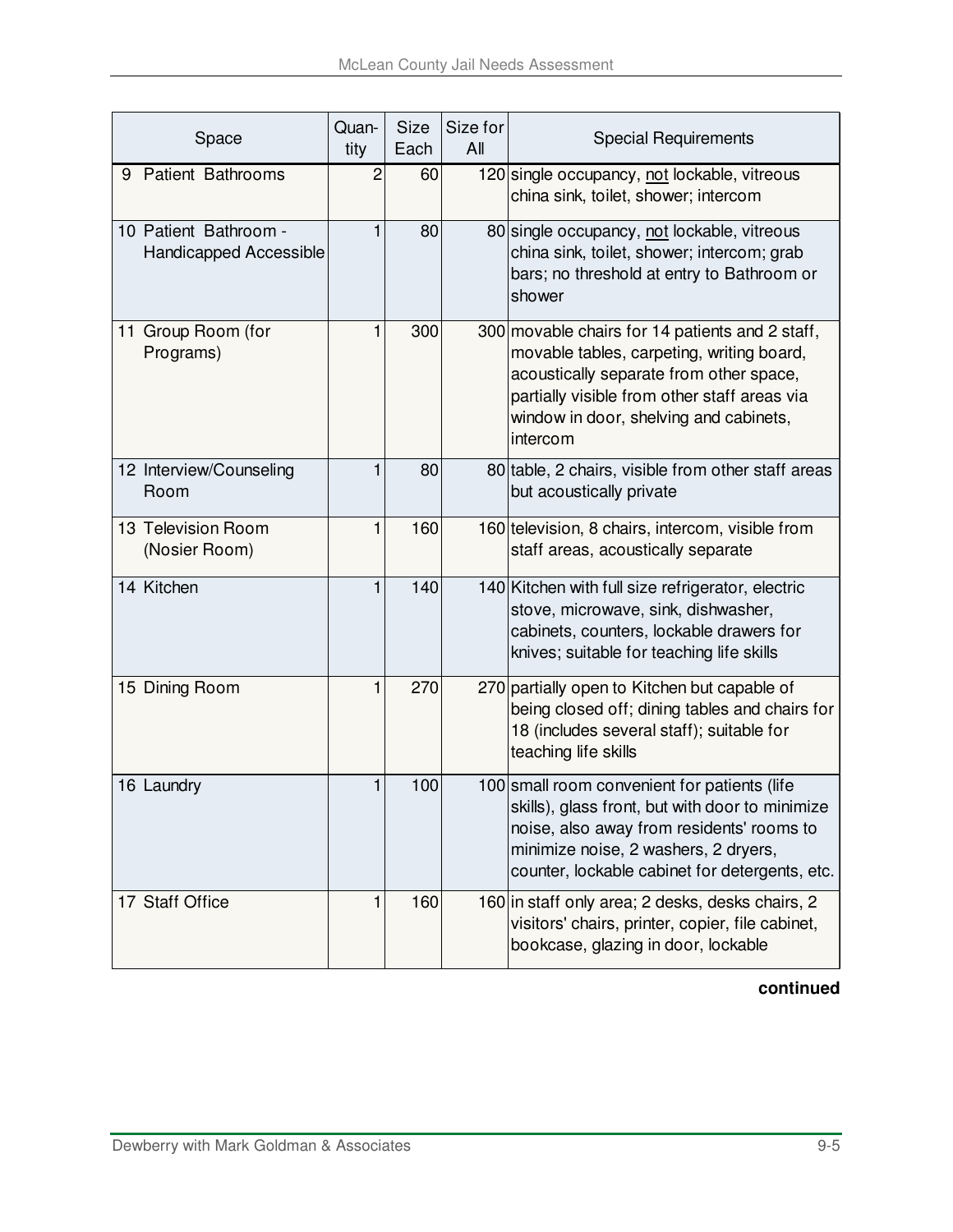| Space                                                 | Quan-<br>tity | <b>Size</b><br>Each | Size for<br>All | <b>Special Requirements</b>                                                                                                                                                                                               |
|-------------------------------------------------------|---------------|---------------------|-----------------|---------------------------------------------------------------------------------------------------------------------------------------------------------------------------------------------------------------------------|
| 18 Copy, Mail, & File Room                            |               | 100                 |                 | 100 in staff only area; off of Staff Office,<br>lockable (confidentially of patients' records<br>is extremely important), electronic medical<br>records (EMR), copier, scanner, shredder,<br>wall hung shelving, counters |
| 19 Staff Restroom                                     |               | 40                  |                 | 40 in staff-only area; handicapped accessible, 1<br>toilet, 1 sink                                                                                                                                                        |
| 20 Janitors' Closet                                   |               | 40                  |                 | 40 mop sink, rack, shelves, space for vacuum<br>cleaner & other cleaning supplies, lockable                                                                                                                               |
| 21<br>Storage                                         |               | 50                  |                 | 50 shelves for toilet paper, blankets, etc.                                                                                                                                                                               |
| 22 Outdoor Recreation,<br>Walking, &<br>Contemplating |               | 1,200               |                 | partially paved and partially landscaped;<br>benches, set up for volleyball, badminton,<br>(limited) basketball, walking, and just sitting<br>and talking; visible from staff stations                                    |
| <b>Total Net Square Feet</b>                          |               |                     | 3,840           | excluding Recreation Yard                                                                                                                                                                                                 |
| <b>Efficiency/Grossing Factor</b>                     |               |                     | 1.6             |                                                                                                                                                                                                                           |
| <b>Total Gross Square Feet</b>                        |               |                     | 6,144           | excluding Recreation Yard                                                                                                                                                                                                 |

### **Adjacency Requirements:**

| Must be     | Entry                              | and | <b>Weather Vestibule</b>                                          |
|-------------|------------------------------------|-----|-------------------------------------------------------------------|
| Immediately | <b>Weather Vestibule</b>           | and | Intake/Release Processing & Lobby                                 |
| Adjacent:   | Intake/Release                     | and | Property Storage Room                                             |
|             | Medical Examination /<br>Interview | and | Intake/Release, & Living Room                                     |
|             | Living Room                        | and | <b>Patients Rooms</b>                                             |
|             | Living Room                        | and | <b>Bathrooms</b>                                                  |
|             | Living Room                        | and | <b>Staff/Nurses Workstations</b>                                  |
|             | <b>Staff Office</b>                | and | Secure File Room                                                  |
|             | Kitchen                            | and | Dining Room (but capable of being closed<br>off from Kitchen too) |
|             |                                    |     |                                                                   |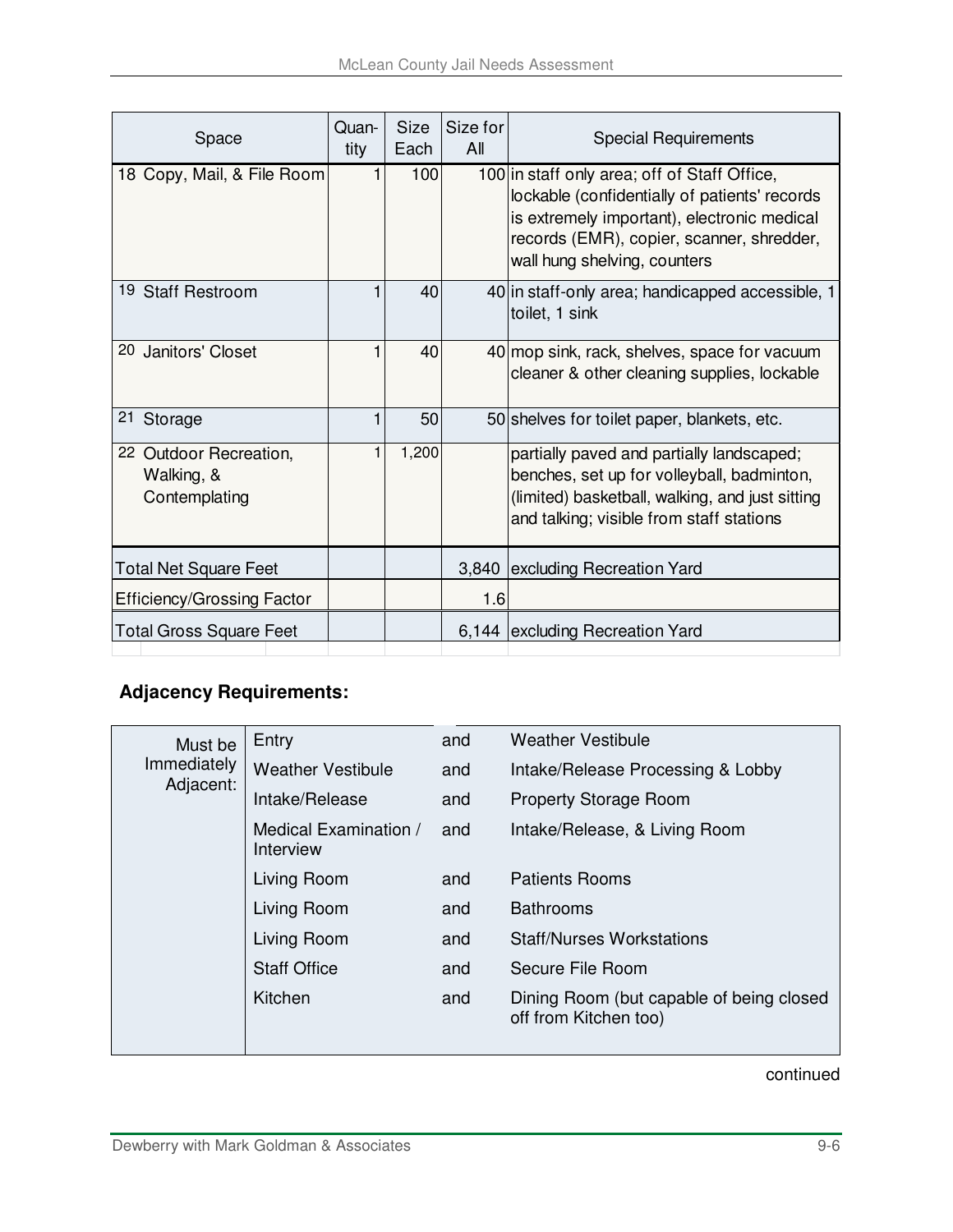| Must be Near<br>Each Other:                                                                                                   | <b>Staff Office</b>                                                                               | and | <b>Staff Restroom</b>                               |
|-------------------------------------------------------------------------------------------------------------------------------|---------------------------------------------------------------------------------------------------|-----|-----------------------------------------------------|
|                                                                                                                               | <b>Staff Office</b>                                                                               | and | All patient occupied areas                          |
|                                                                                                                               | Living Room                                                                                       | and | Group Room                                          |
|                                                                                                                               | Living Room                                                                                       | and | Interview/Counseling Room                           |
|                                                                                                                               | Living Room                                                                                       | and | <b>Television Room</b>                              |
|                                                                                                                               | Living Room                                                                                       | and | <b>Outdoor Recreation</b>                           |
|                                                                                                                               | Living Room                                                                                       | and | Dining Room                                         |
|                                                                                                                               | Living Room                                                                                       | and | <b>Laundry Room</b>                                 |
|                                                                                                                               | Kitchen                                                                                           | and | Access for deliveries of grocery and other<br>items |
|                                                                                                                               | Storage                                                                                           | and | Central to all other spaces                         |
|                                                                                                                               | <b>Janitors Closet</b>                                                                            | and | Convenient to all other spaces                      |
| <b>IF Collocated</b><br>with the Jail,<br>this Crisis<br>Stabilization<br><b>Facility should</b><br>be convenient<br>to/from: | Jail's Booking area<br>Jail's Mental Health area<br>Jail's Health Services area<br>Jail's Kitchen |     |                                                     |

### **Consolidation/Shared Use/Efficiency Opportunities with Collocating the JUCCSF or another Mental Health Stabilization Center with the Jail**

Should the Joint Use Community Crisis Stabilization Facility (JUCCSF) be collocated with the McLean County Jail?

#### **Reasons for Collocation, including what could be Shared**

- 1. It might be easier for Jail Booking staff to divert people to a Mental Health Stabilization Center if it were next door rather than 15 minutes (or so) away, so diversion from the Jail to the JUCCSF might happen more often if the JUCCSF was collocated with the Jail. However, Law Enforcement Officers should (hopefully) be adequately trained and have enough information to be able to decide to take alleged offenders who appear mentally ill and meet other criteria directly to the JUCCSF rather than to the Jail.
- 2. Some Mental Health staff could be shared but it appears that this might only include a few people such as a psychiatrist as both operations need full time mental health staff.
- 3. Theoretically, some services Food, Laundry, and Maintenance could be provided by the Jail for the JUCCSF. (However, part of the JUCCSF program will be teaching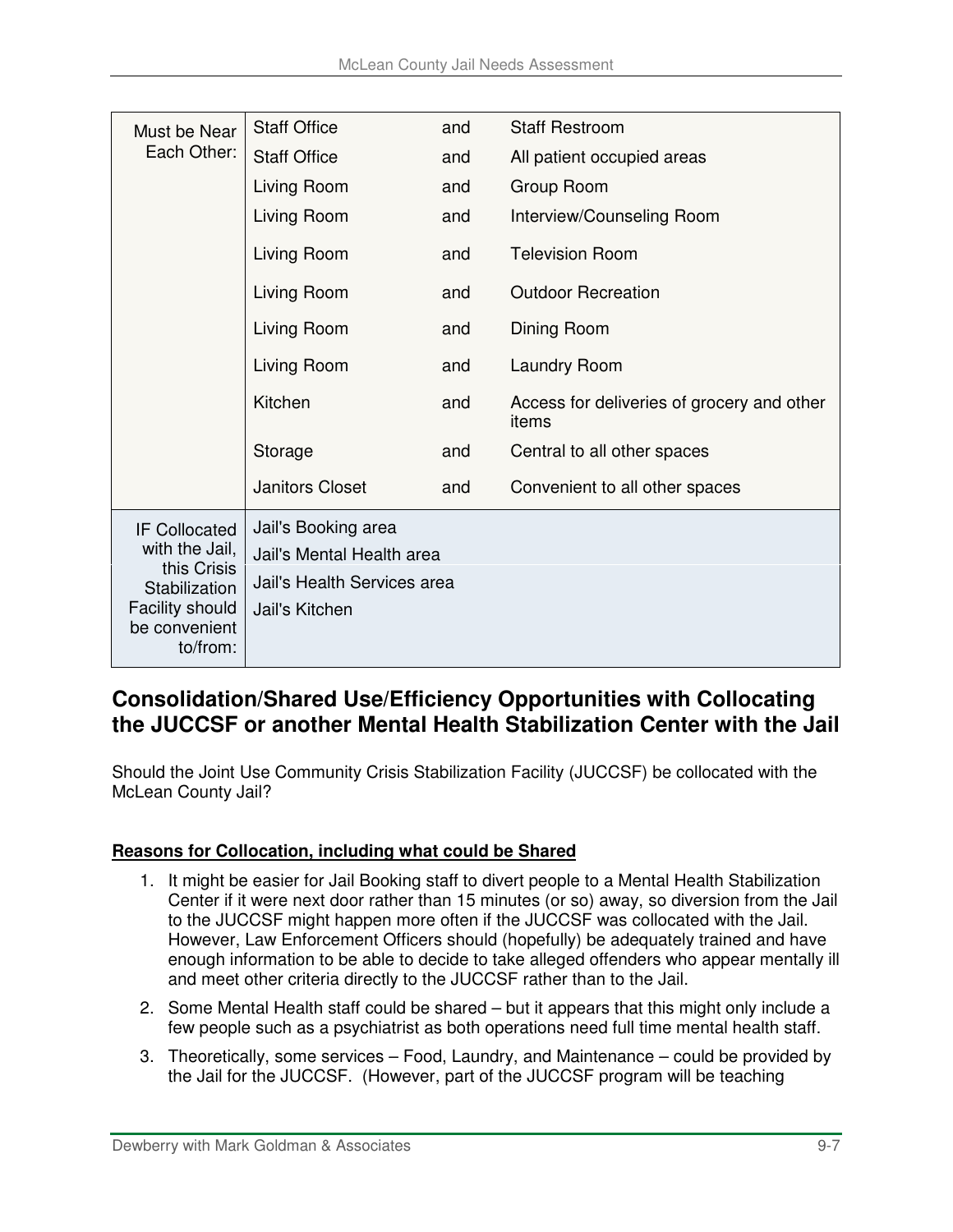patients Life Skills – including preparing meals, doing laundry, and cleaning; so sharing some of these services might not be needed or even counter-productive.)

4. The existing parking deck appears to have adequate capacity for JUCCSF, the Jail, and the Justice Center.

#### **Reasons Not to Collocate**

- 1. Mental Health care professionals believe there would be a stigma (or perhaps a double stigma) associated with the Jail. Families and individuals who are expected to selfreport to the JUCCSF at Chestnut would be less likely to use the JUCCSF if it was within the Jail building. This stigma has been cited as a major issue by mental health professionals in other jurisdictions too. Few people want their loved ones to go to a facility within a Jail building, even if it has a separate entrance and identity.
- 2. The presence of law enforcement and jail staff in uniform could have a negative impact on some of the patients.
- 3. The JUCCSF program as Chestnut now envisions it is non-secure, with patients being free to leave at will. If it were in the Jail building, this could be disruptive, and vulnerable mental health patients could even be harassed or victimized by some Jail releasees.
- 4. Both the JUCCSF and the Mental Health units and programs in the Jail need dedicated full time staff.
- 5. The staffing plan developed by Chestnut does not include any Corrections or Law Enforcement staff, again reducing the perceived benefit of sharing staff.
- 6. If the Stabilization Center were to be within the Jail addition, it would be on the first floor partially below grade. As the operational and space program for the JUCCSF requires windows in approximately 18 rooms and a recreation/sitting yard, as well as views of nature, the Jail site appears to be too small and would result in the public being able to see into the patients rooms and into other JUCCSF spaces. This would be likely to compromise JUCCSF and Jail operations.
- 7. Construction costs for including a Stabilization Center within a secure multi-story Jail would be higher than for the same space within a one level building on a less congested site.
- 8. At the time that this portion of the Jail Needs Assessment was being conducted, the Stabilization Center had not yet begun operations. It was thought that it would be premature to decide if McLean County needs more of the same, something that is similar but with physical and/or staff security, or with other operational and design differences. It will take some time to determine who the Stabilization Center's clientele will be, the extent of their security related needs, its ideal mode of operations, and its bed needs. It may behoove the County to "wait and see" how operations and patient loads work out before building or renovating anything else.

### **Recommendations on Collocation of the JUCCSF and the Jail**

Based on an analyses of the pros and cons of collocation, along with additional input from other jurisdictions and mental health providers wrestling with the same issues, it was determined that